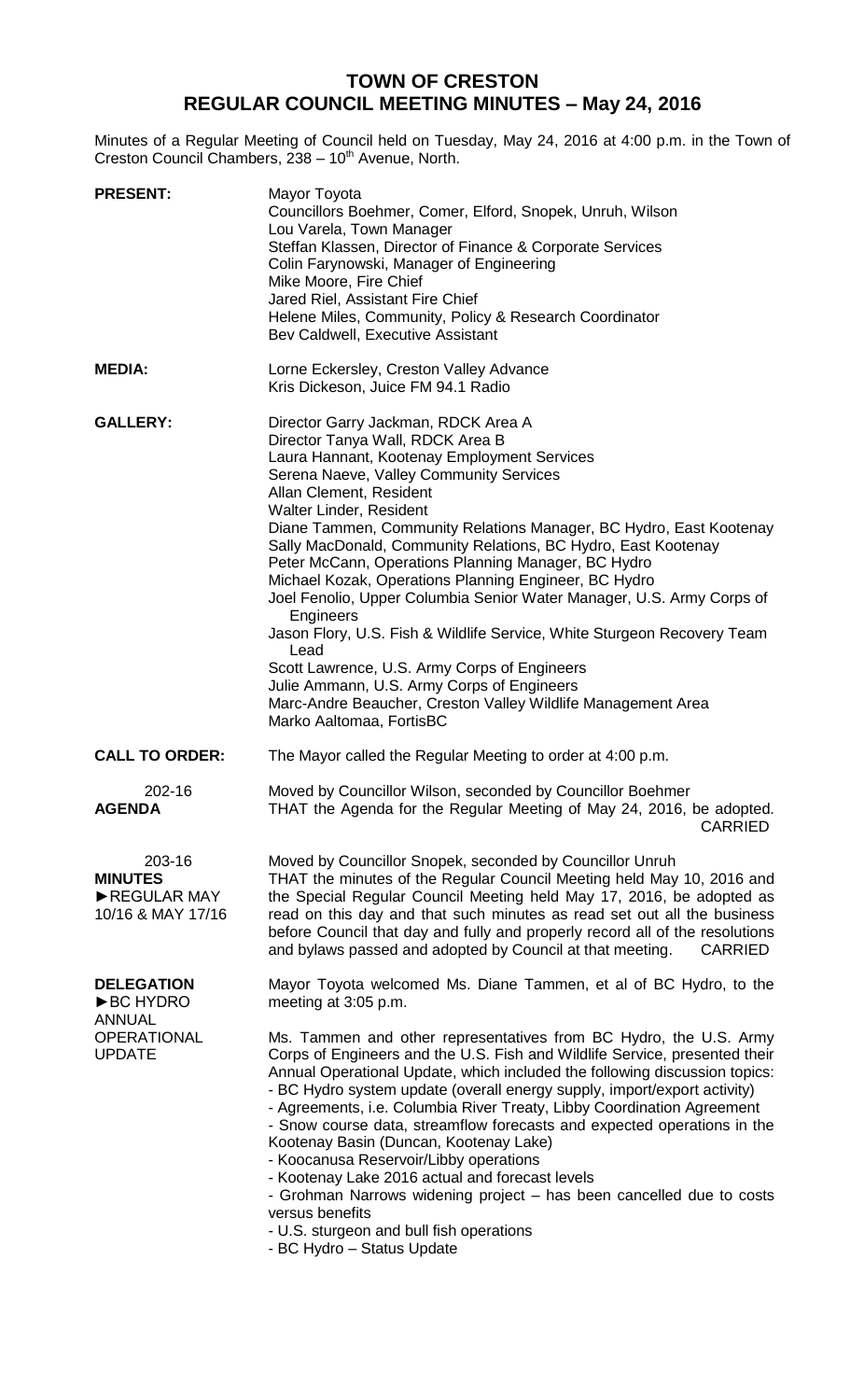| Ms. Tammen reported that in 2016, BC Hydro will once again be providing     |
|-----------------------------------------------------------------------------|
| financial support to the Creston Valley Wildlife Management Area; and       |
| through their grant program, supporting other non-profit groups in the East |
| Kootenay area.                                                              |

Mayor Toyota thanked Ms. Tammen and representatives of the U.S. Army Corps of Engineers and the U.S. Fish and Wildlife Service, for their presentations, which were very informative.

|                                                                                                | presentations, which were very imorniative.                                                                                                                                                                                                                                                                                                                                                                                                                                                                                                                                                                                                                                                                                                                            |
|------------------------------------------------------------------------------------------------|------------------------------------------------------------------------------------------------------------------------------------------------------------------------------------------------------------------------------------------------------------------------------------------------------------------------------------------------------------------------------------------------------------------------------------------------------------------------------------------------------------------------------------------------------------------------------------------------------------------------------------------------------------------------------------------------------------------------------------------------------------------------|
| <b>COUNCIL</b><br><b>COMMITTEE</b><br>204-16<br>▶ BC HYDRO RE<br>ANNUAL OPER.<br><b>UPDATE</b> | Moved by Councillor Snopek, seconded by Councillor Boehmer<br>THAT Ltr #353 from BC Hydro, regarding a delegation with respect to its<br>Annual Operational Update, be received.<br><b>CARRIED</b>                                                                                                                                                                                                                                                                                                                                                                                                                                                                                                                                                                     |
| 205-16<br>KINDNESS METER<br><b>INITIATIVE</b>                                                  | Moved by Councillor Boehmer, seconded by Councillor Snopek<br>THAT Ltr #93 from the Creston Lions Club, and the verbal report by the<br>Town Manager, both regarding a proposal for a 'Kindness Meter' initiative,<br>be received; THAT the request from the Creston Lions Club for the<br>donation of parking meter heads to be used by the Club for a 'Kindness<br>Meter' initiative to raise funds for local community causes, be referred to a<br>future Council meeting for consideration, following the receipt of a staff<br>report on the overall parking status in the downtown core; AND FURTHER,<br>THAT the Creston Lions Club be advised that Council appreciates the<br>organization's fundraising efforts for local community causes.<br><b>CARRIED</b> |
| 206-16<br>▶ OCP ADVISORY<br>COMM. MTG.<br><b>MINUTES</b>                                       | Moved by Councillor Unruh, seconded by Councillor Comer<br>THAT Ltr #331, being the minutes of the May 5, 2016 Official Community<br><b>CARRIED</b><br>Plan Advisory Committee meeting, be received.                                                                                                                                                                                                                                                                                                                                                                                                                                                                                                                                                                   |
| 207-16<br>DISTRICT OF<br><b>SPARWOOD PARADE</b>                                                | Moved by Councillor Comer, seconded by Councillor Boehmer<br>THAT Ltr #336 from the District of Sparwood, regarding the 2016 Coal<br>Miner Days Parade, be received; AND FURTHER, THAT Council<br>participate in the 2016 Coal Miner Days Parade in Sparwood, BC on Jun<br>11, 2016, subject to Council member availability, with expenses paid as<br><b>CARRIED</b><br>per Policy.                                                                                                                                                                                                                                                                                                                                                                                    |
| 208-16<br>SD#8 FACILITIES<br><b>PLAN</b>                                                       | Moved by Councillor Boehmer, seconded by Councillor Unruh<br>THAT Ltr #343 from School District No. 8 (Kootenay Lake), regarding the<br>Board's Long Range Facilities Plan and School Closures, be received;<br>AND FURTHER, THAT two members of Council and one staff person be<br>authorized to attend a meeting with the Nelson School Board in Nelson on<br>June 17, 2016, to discuss the Board's Facilities Plan and potential school<br>closures, with expenses paid as per Policy.<br><b>CARRIED</b>                                                                                                                                                                                                                                                            |
| 209-16<br>CEMETERY ADMIN.<br><b>FEES</b>                                                       | Moved by Councillor Boehmer, seconded by Councillor Unruh<br>THAT Ltr #344 from the Director of Finance and Corporate Services,<br>regarding cemetery administrative fees, be received; THAT the Cemetery<br>Select Committee review the financial recommendations contained within<br>the 2014 Cemetery Master Plan, in conjunction with the G. F. Oliver<br>Funeral Home request for new administrative fees and submit a<br>recommendation to Council for consideration; AND FURTHER, THAT staff<br>advise G. F. Oliver Funeral Home that their request for an increased<br>administrative fee will be considered in the overall context of the 2014<br>Cemetery Master Plan recommendations, at an upcoming meeting of<br>Council.<br><b>CARRIED</b>               |
| 210-16<br>MUNICIPAL<br><b>POLICING</b>                                                         | Moved by Councillor Boehmer, seconded by Councillor Wilson<br>THAT Ltr #352 from the Director of Finance and Corporate Services,<br>regarding the Municipal Contract Policing Multi-Year Plan, be received.                                                                                                                                                                                                                                                                                                                                                                                                                                                                                                                                                            |

**CONTRACT** 

CARRIED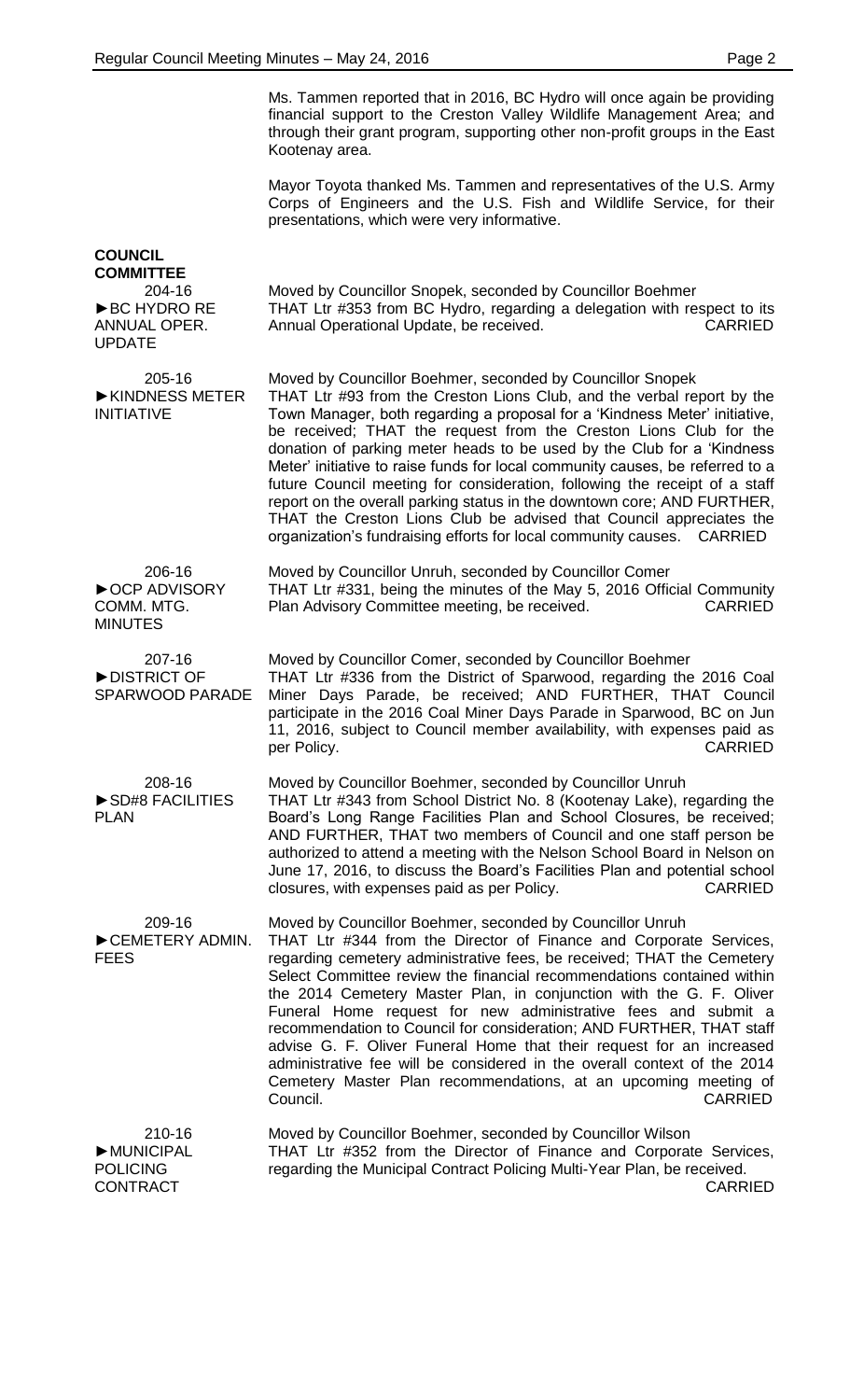| $211 - 16$<br>FIN. INFORMATION<br><b>ACT - STATEMENT</b><br>OF FINANCIAL INFO. | Moved by Councillor Boehmer, seconded by Councillor Wilson<br>THAT Ltr #348 from the Director of Finance and Corporate Services,<br>regarding the Statement of Financial Information for the Town of Creston,<br>as required under the Financial Information Act, be received; AND<br>FURTHER, THAT Council approves the Statement of Financial Information<br>for the Town of Creston for 2015, with the Mayor and Director of Finance<br>and Corporate Services being authorized to sign the Statement of<br>Financial Information Approval, as per Financial Information Regulation,<br>Schedule I, Subsection 9(2), under the Financial Information Act.<br><b>CARRIED</b> |
|--------------------------------------------------------------------------------|--------------------------------------------------------------------------------------------------------------------------------------------------------------------------------------------------------------------------------------------------------------------------------------------------------------------------------------------------------------------------------------------------------------------------------------------------------------------------------------------------------------------------------------------------------------------------------------------------------------------------------------------------------------------------------|
| 212-16<br>PERMISSIVE TAX<br><b>EXEMPTIONS</b>                                  | Moved by Councillor Boehmer, seconded by Councillor Wilson<br>THAT the verbal report by the Director of Finance and Corporate Services,<br>regarding the Permissive Tax Exemption process for the years 2017, 2018<br>and 2019, be received; AND FURTHER, THAT Council refers the<br>discussion regarding the process for setting the criteria for screening<br>applications for permissive tax exemptions for the years 2017 through to<br>2019, to a special Committee of the Whole meeting to be held at 3:00 p.m.<br>on June 14, 2016.<br><b>CARRIED</b>                                                                                                                   |
| <b>NEW BUSINESS</b><br>213-16<br>RURAL DIVIDEND<br><b>GRANT</b>                | Moved by Councillor Comer, seconded by Councillor Wilson<br>THAT staff is authorized to write a letter of support for an application being<br>submitted by Kootenay Employment Services Society, on behalf of a<br>partnership between the Town of Creston, Regional District of Central<br>Kootenay (Areas A, B and C), Kootenay Employment Services and the<br>Lower Kootenay Band, for Rural Dividend Grant funding, to assist with<br>expenses relating to establishing an Economic Development Team for the<br>Creston Valley.<br><b>CARRIED</b>                                                                                                                          |
| 214-16<br>COMMUNITY<br><b>GARDEN</b>                                           | Moved by Councillor Snopek, seconded by Councillor Comer<br>THAT the Town Manager is authorized to meet with the members of the<br>Community Garden committee, to discuss the renewal of the agreement<br>for the operation of the Community Garden and to define the terms of use,<br><b>CARRIED</b><br>public access, etc.                                                                                                                                                                                                                                                                                                                                                   |
| 215-16<br>CLR. CHERNOFF-<br><b>CITY OF CASTLEGAR</b>                           | Moved by Councillor Boehmer, seconded by Councillor Wilson<br>THAT Council send flowers to the family of Councillor Kevin Chernoff, of<br>the City of Castlegar, who recently passed away.<br><b>CARRIED</b>                                                                                                                                                                                                                                                                                                                                                                                                                                                                   |
| 216-16<br>FIELDS FORWARD<br><b>COMMITTEE</b>                                   | Moved by Councillor Boehmer, seconded by Councillor Wilson<br>THAT Councillor Comer be appointed as Council's representative on the<br>Fields Forward initiative for the year 2016.<br><b>CARRIED</b>                                                                                                                                                                                                                                                                                                                                                                                                                                                                          |
| <b>REPORTS OF REPS.</b><br>CLR BOEHMER                                         | Councillor Boehmer reported on his attendance at a Creston Valley<br>Chamber of Commerce meeting, the Blossom Festival Parade and VIP<br>Reception, a Cemetery Select Committee meeting, the presentation of the<br>Long Service Awards to Town Hall employees, Local Government<br>Awareness Week events, and a tour of Town Hall by Grade 4-5 students<br>from ARES school.                                                                                                                                                                                                                                                                                                  |
| CLR COMER                                                                      | Councillor Comer reported on her attendance at a Field Forward meeting.                                                                                                                                                                                                                                                                                                                                                                                                                                                                                                                                                                                                        |
| CLR ELFORD                                                                     | Councillor Elford reported on his attendance at the Blossom Festival<br>Parade and VIP Reception, a Creston Valley Airport Society meeting, an<br>Official Community Plan Advisory Committee meeting, and the Long<br>Service Awards presentation to Town Hall employees.                                                                                                                                                                                                                                                                                                                                                                                                      |
| CLR SNOPEK                                                                     | Councillor Snopek reported on his attendance at a Creston Valley Blossom<br>Festival meeting, the Blossom Festival Parade and VIP Reception, and the<br>Long Service Awards presentation to Town Hall employees.                                                                                                                                                                                                                                                                                                                                                                                                                                                               |
| CLR UNRUH                                                                      | Councillor Unruh reported on her attendance at a Creston Valley Services<br>Committee meeting, a Creston Valley Chamber of Commerce meeting, an<br>Official Community Plan Advisory Committee meeting, and the Long<br>Service Awards presentation to Town Hall employees.                                                                                                                                                                                                                                                                                                                                                                                                     |

►CLR WILSON Councillor Wilson reported on her attendance at a Creston Valley Blossom Festival meeting, the Blossom Festival Parade and VIP Reception, a Creston-Kootenay Foundation meeting, and an Arts Council meeting.